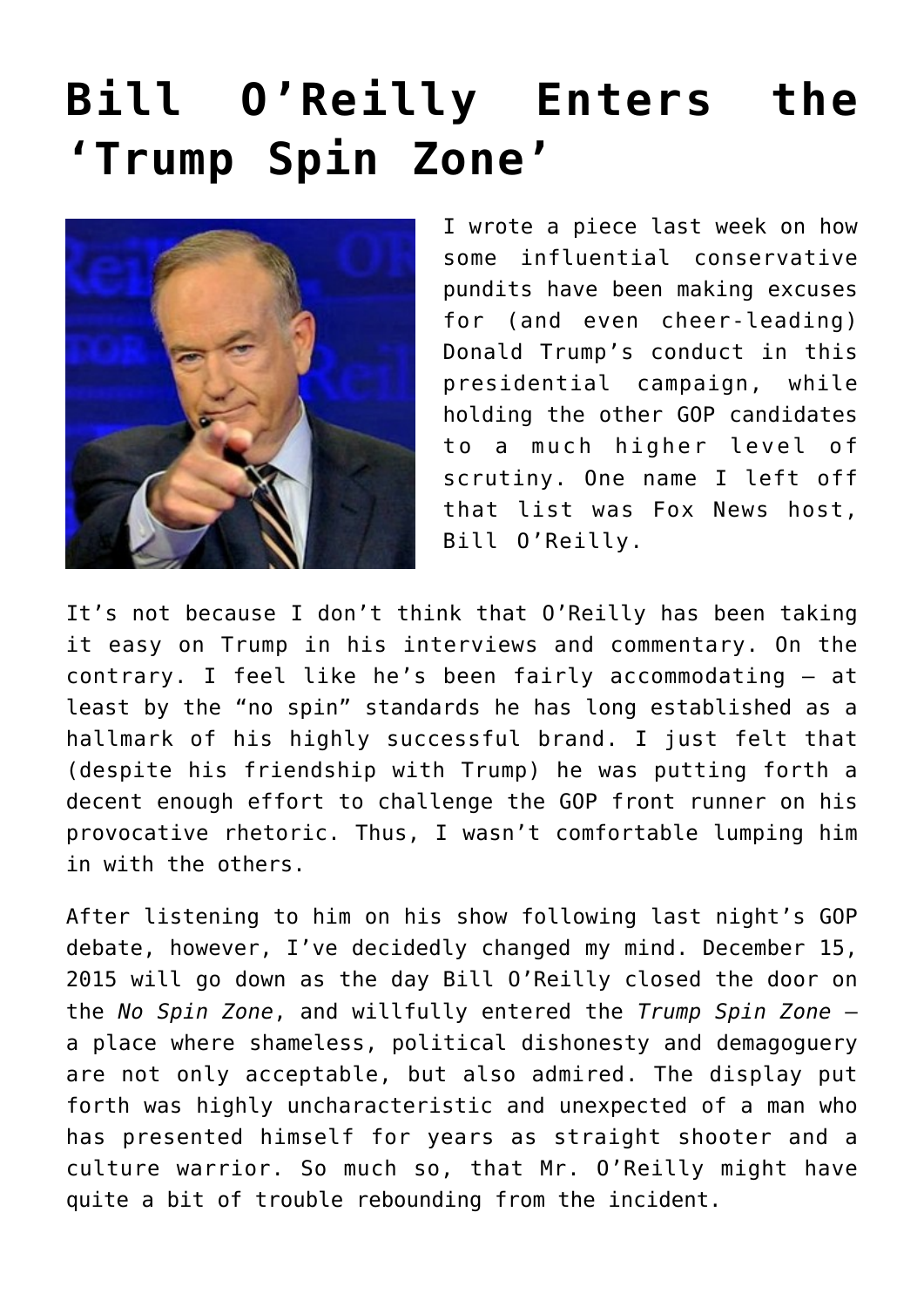Last night's special airing of *The O'Reilly Factor* featured several guests who were brought on for some post-debate analysis. One of them was syndicated columnist and *Fox News* mainstay, Charles Krauthammer. Krauthammer's conversation with O'Reilly started out fairly uneventful, but that changed when the topic turned to a debate exchange between Donald Trump and Rand Paul.

A debate clip was aired featuring Paul criticizing Trump's proposed anti-terror plan of killing the families of terrorists. Trump's response to Paul was, "So, they can kill us, but we can't kill them?"

"I thought that was a pretty good comeback by Trump," said O'Reilly, commenting on the clip. "What do you think?"

"A pretty good comeback by Trump?" Krauthammer confusedly asked. "On the killing of the brothers and the sisters and the children of terrorists?"

"Yeah, he [Trump] just ignored it," said O'Reilly.

Krauthammer aptly pointed out that Trump had *not* ignored the question, and described Trump's answer of *"they can kill us, but we can't kill them"* as nonsensical.

O'Reilly worked to clarify Trump's position, saying, "You know, Trump never goes and says, *'I'm going to kill the families members.'* He says, *'I'm going to take them out, or treat them rough.'* You know what I'm talking about."

An astonished Krauthammer responded with, "No, I *don't* know what you're talking about. What does *'I'm going to take them out'* mean?"

O'Reilly explained to Krauthammer: "It's designed to get votes. It's designed to get people emotionally allied with him. That's what it's designed to do. You know that."

At that point, Krauthammer felt that O'Reilly needed to a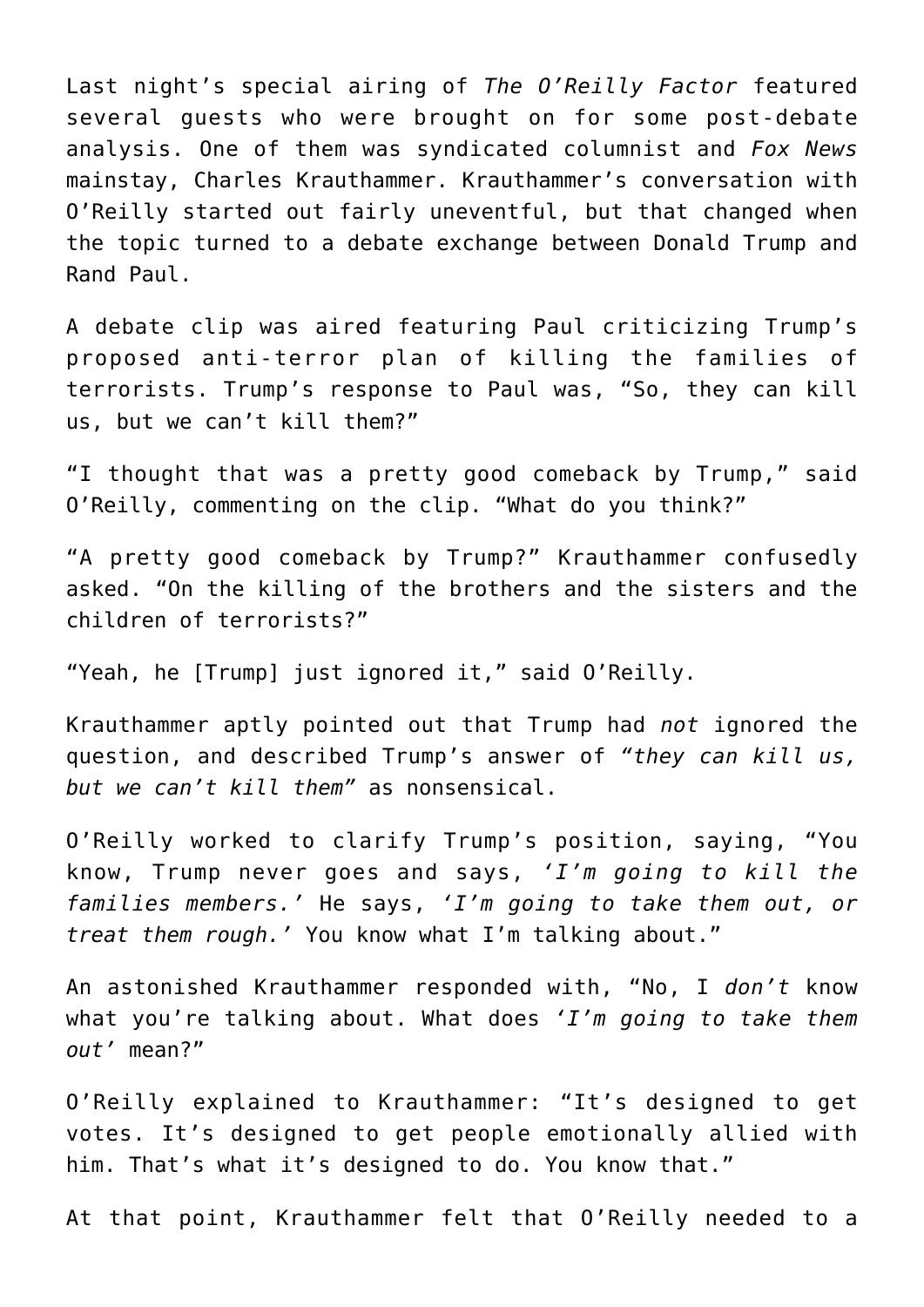reminder of what his own "no spin" mantra meant. "Bill, you're in the business of saying words on television, and writing them. The intent is to convey an idea or a thought. Either you believe that or you don't. I don't care what the motivation is — *that I want to elicit an emotion*. He [Trump] says this stuff. *Take them out.* What does that mean? So he was asked about that. He was asked specifically by the moderator: *Do you want to kill them?"*

O'Reilly wasn't budging. "Do you believe that Donald Trump would murder people, if he were president of the United States?"

"If he doesn't want to, why would he *say* it?" Krauthammer asked.

O'Reilly answered, "Because he wants votes. He's doing all of this. It's theater to get votes. That's what he's doing."

*Note: I've put together a partial transcript below to detail the rest of the back and forth, eliminating only some brief sidebar remarks and some cross-talk that was hard to follow:*

**Krauthammer:** "So you're saying this is a candidate for the presidency of the United States, talking to the American people and the world, saying x, y, and z…and that the words he says are *meaningless?* I have no idea what he would do as president. All I have to go on is what he *says.*"

**O'Reilly:** "He wants to win. And he's going to say, like almost every other politician… He's going to say whatever he thinks is going to put him over the top to win. But I'm not justifying it. I'm explaining it. And so, people can make their own minds on whether you want to vote for a guy like that, or you don't. But he's running as a rogue candidate. He's getting people whipped up so that they will like him because their emotion and his emotion coincide."

(Sidebar discussion.)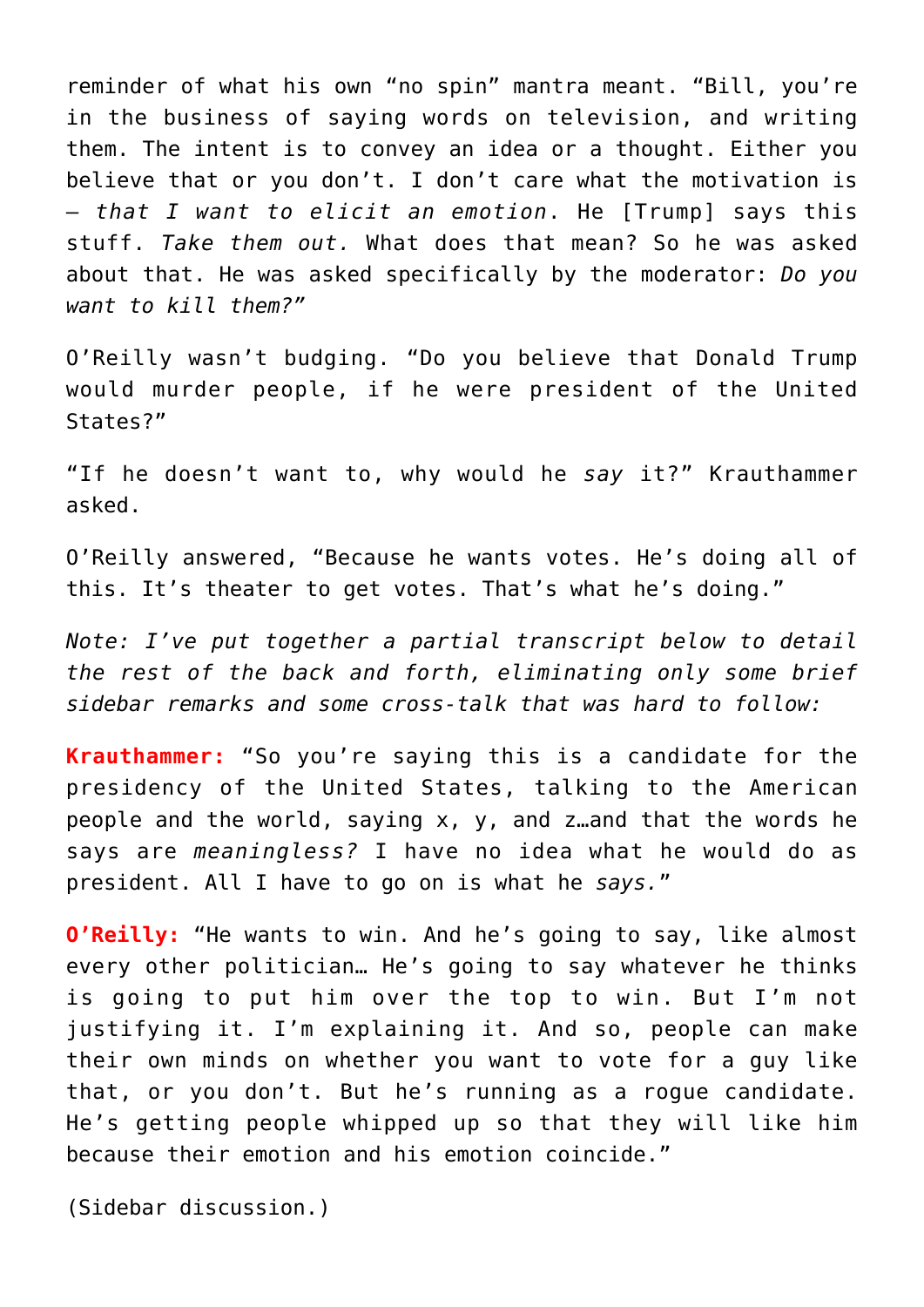**O'Reilly:** "It's almost a brilliant strategy. It's almost brilliant, if all you want to do is win. If all you want to do is win, it's brilliant, because he [Trump] marginalizes everybody else around him, because he's so provocative, and tapping into the fear and anger that is pervasive among the Republican adherence. It's brilliant."

**Krauthammer:** "If you're telling me that demagoguery, untethered to the meanings of the words being used, can be effective… Well, there's a long history in humankind of that kind of demagoguery working. Do you *approve* of it?"

(Keep in mind that this is Bill O'Reilly, a man who has built an entire career off of demanding accountability for the words and actions of powerful people in our country.)

**O'Reilly:** "Do I approve it? I can't really say whether I approve of it or not."

**Krauthammer:** "As an American — as a citizen — do you think it's a *good* thing?"

**O'Reilly:** "I think what Donald Trump is doing is both good and bad. In the sense that he is destroying a corrupt system, it's good. And it's bad in the sense that he goes overboard — that he goes too far. But our system is corrupt, and people know it. He's destroying it."

**Krauthammer:** "And the cure for corruption is to say things that you are admitting he doesn't really mean?"

**O'Reilly:** "I don't think he… Some of it he means."

**Krauthammer:** "That's the way he goes after a corrupt system?"

**O'Reilly:** "He's going to build a wall. He's not going to be able to deport people, but he doesn't care, because that's what he *wants* to do. He's not going to be able to ban Muslims, but he doesn't care, because that's what he *wants* to do. Look. I don't approve of *all* of this. But I'm just telling you that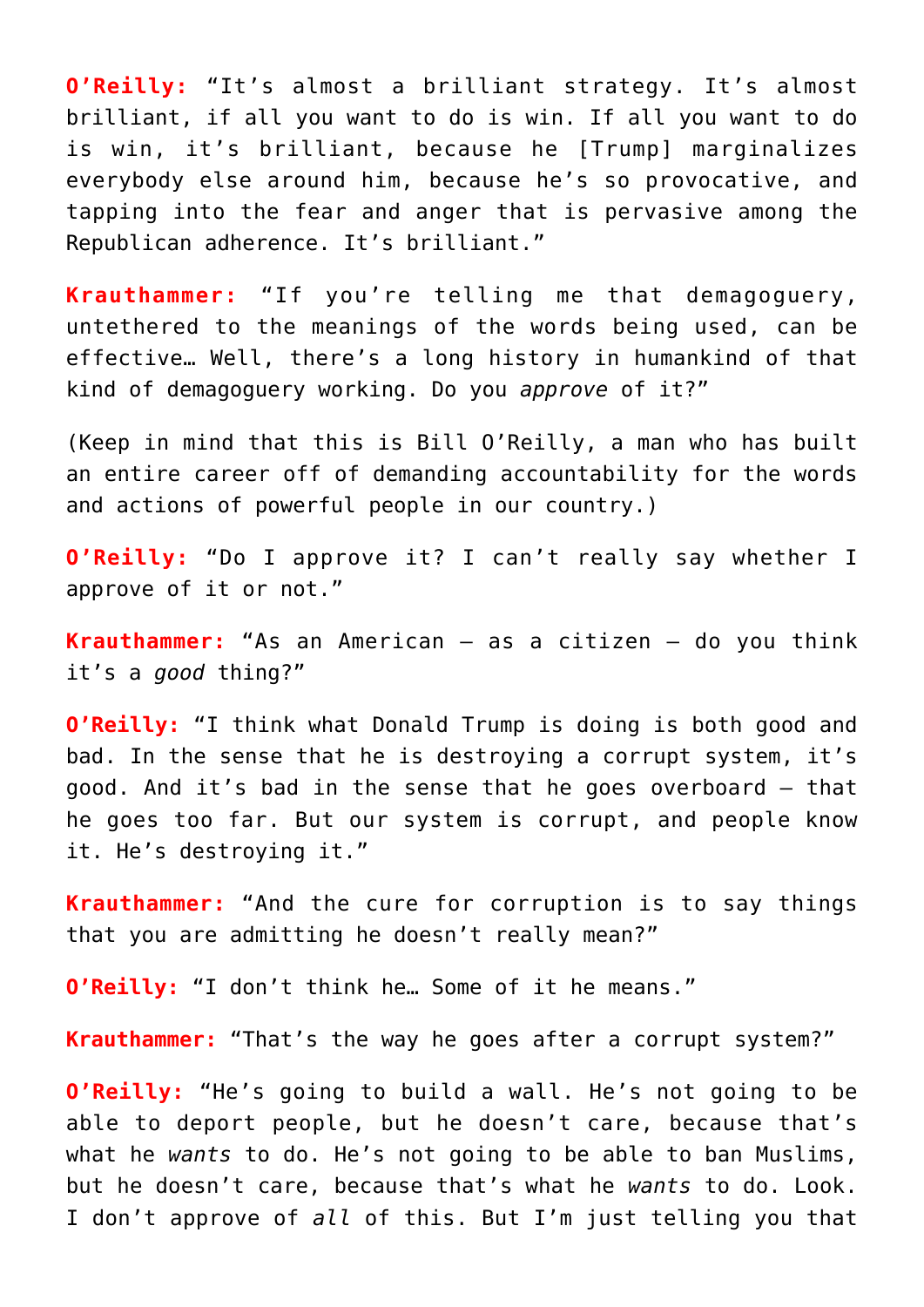its a brilliant strategy, and he's winning with it."

**Krauthammer:** "Look. There have been a lot of brilliant strategists in the past, and many of who have succeeded, but it doesn't mean that one has to accept it as the only way to go after a corrupt system."

(Some brief back and forth, with Krauthammer pointing out that Ted Cruz also talks about there being a *corrupt system*, without suggesting we kill terrorists' families.)

**O'Reilly:** "And that's what you have to evaluate. Do you want Ted Cruz, who's not as extreme as Donald Trump, but he's running as a conservative. But I'll tell you this: It's corrupt, Charles. The whole damned system is corrupt. And Trump is blowing it up. You get the last word."

**Krauthammer:** "I'm not arguing here that the system is not a corrupt system. I'm only arguing that demagoguery works… That when someone says things that *you* admit he doesn't mean, but is doing it entirely for effect, that one ought to go back and say, *'Well that's just politics.'* It *is* politics, that's true. And it's done to some *extent* by other politicians, but I think it ought to be called out for what it is: Demagoguery. And unless you're going to stand behind what you say, and say 'I mean it'… It's rather surprising that you would think it's perfectly okay."

**O'Reilly:** "I don't say it's perfectly okay. I say it's a brilliant strategy. I say that there's some worthiness to exposing a corrupt system. I have been very tough on Donald Trump and you know it…when I've interviewed him. I've told him flat out he's not going to be able to deport people, in mass, an he's not going to be able to ban Muslims from the United States. He's not going to be able to do it. Alright? Because the legal system would prevent that. I've told him that. But on the other hand, I know what he's doing, and what he's doing is shaking everything up, and maybe these people…something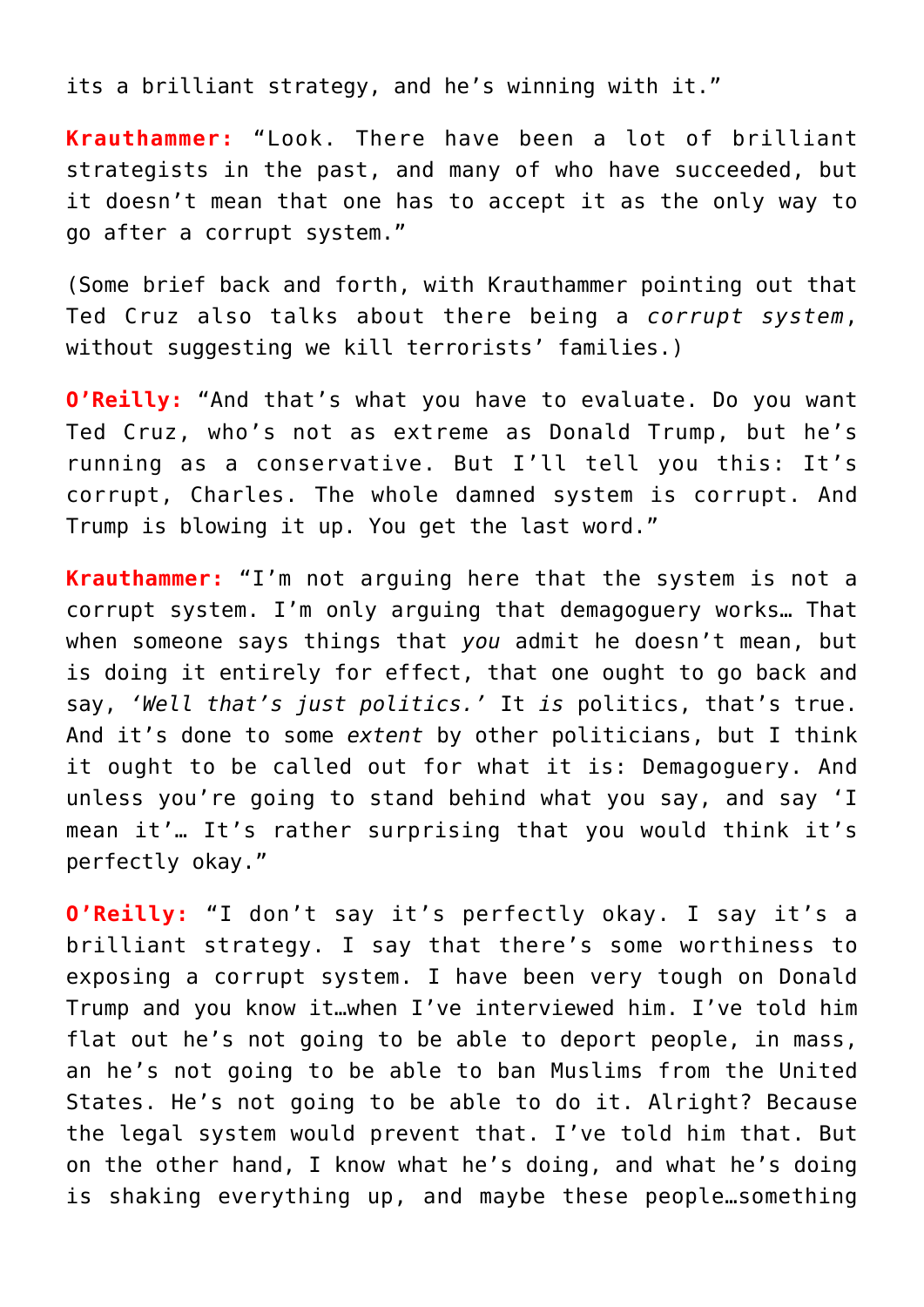good will come out of it, because we can't just keep going the way we're going, Charles. We can't . This country's in desperate trouble."

(Segment ends with Krauthammer left essentially speechless.)

So there you have it. In the eyes of Bill O'Reilly (a longtime political watchdog and self-appointed seeker of justice), it's now okay for politicians to engage in blatant dishonesty and demagoguery to achieve power, as long as the motivation is that person's perception of *the greater good*.

This is precisely the type of corrosive, dishonest conduct O'Reilly has (for years) prided himself on exposing and aggressively condemning on national television. And by doing an about-face now, in order to condone (and even promote) Trump's behavior, isn't he guilty of not only shameless hypocrisy, but a level of cronyism so significant that he has called into question his very authority to present himself as an honest broker of news?

*Special Report's* Bret Baier seemed just as taken back by O'Reilly's remarks as I was, and he challenged the host's stance (as Bernie Goldberg did as well) later in the show:

**Baier:** "I listened to your conversation with Charles earlier, and what you were saying was that Trump is willfully misleading on a couple of key issues. And he's trying to fire people up to get votes — to get in office. But he knows…he knows…that those things are not going to happen…"

**O'Reilly:** "Here's the deal. He's not willfully misleading, because he *wants* it to happen. He *wants* it to happen."

**Baier:** "But he *knows* it's not going to."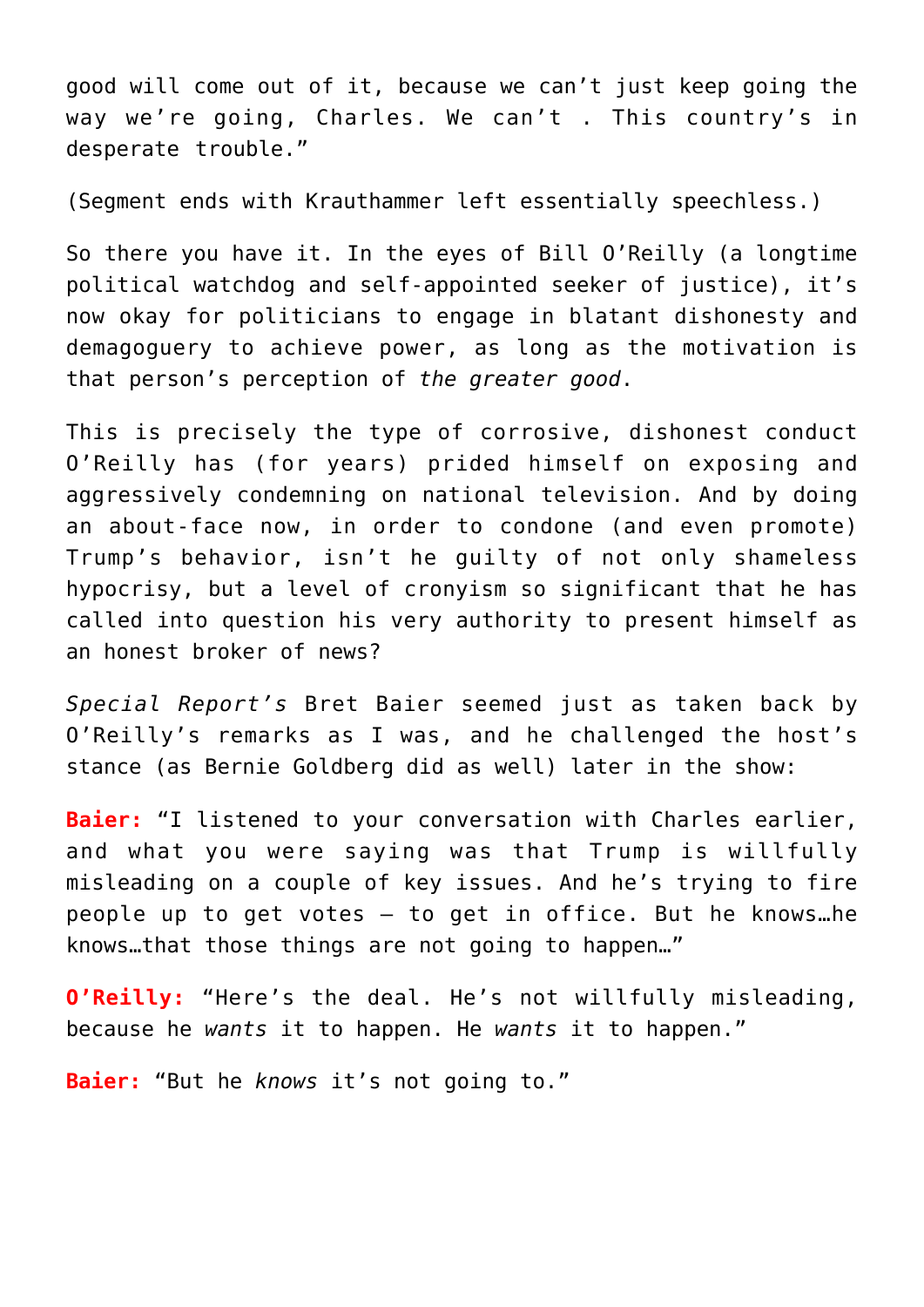

For a limited time, John A. Daly's thriller FROM A DEAD SLEEP is on sale for only \$1.99!

**O'Reilly:** "I don't think he intellectualizes to that degree. And I've talked to him — we have him on tomorrow. He's going to be here tomorrow, okay? And I've talked to him, and you've seen the interviews. And I've said you can't deport 11 million people. The courts will stop you. And his reply is, *'No they won't,'* and then he leaves the room. You're not going to get any more than that. So what he's doing in saying, '*Look, it's enough for me to voice what Americans want, and if it doesn't happen down the lane, it's not my fault. It's the corrupt system's fault.'*"

In other words, according to Bill O'Reilly, when Trump lies, it's not *really* a lie because Trump *wants* that lie to be true.

Are you as confused as I am? And have you *ever* seen O'Reilly go to such lengths to spin (yes, *spin*) for any public figure (let alone a politician), as he did for Trump?

The truth is that O'Reilly deeply degraded himself last night, and it was a shame to watch. In addition to the hypocrisy, any sense of objectivity he's tried to bring to his coverage of this presidential race was essentially forfeited.

I hope whatever personal relationship he has with Trump was worth it.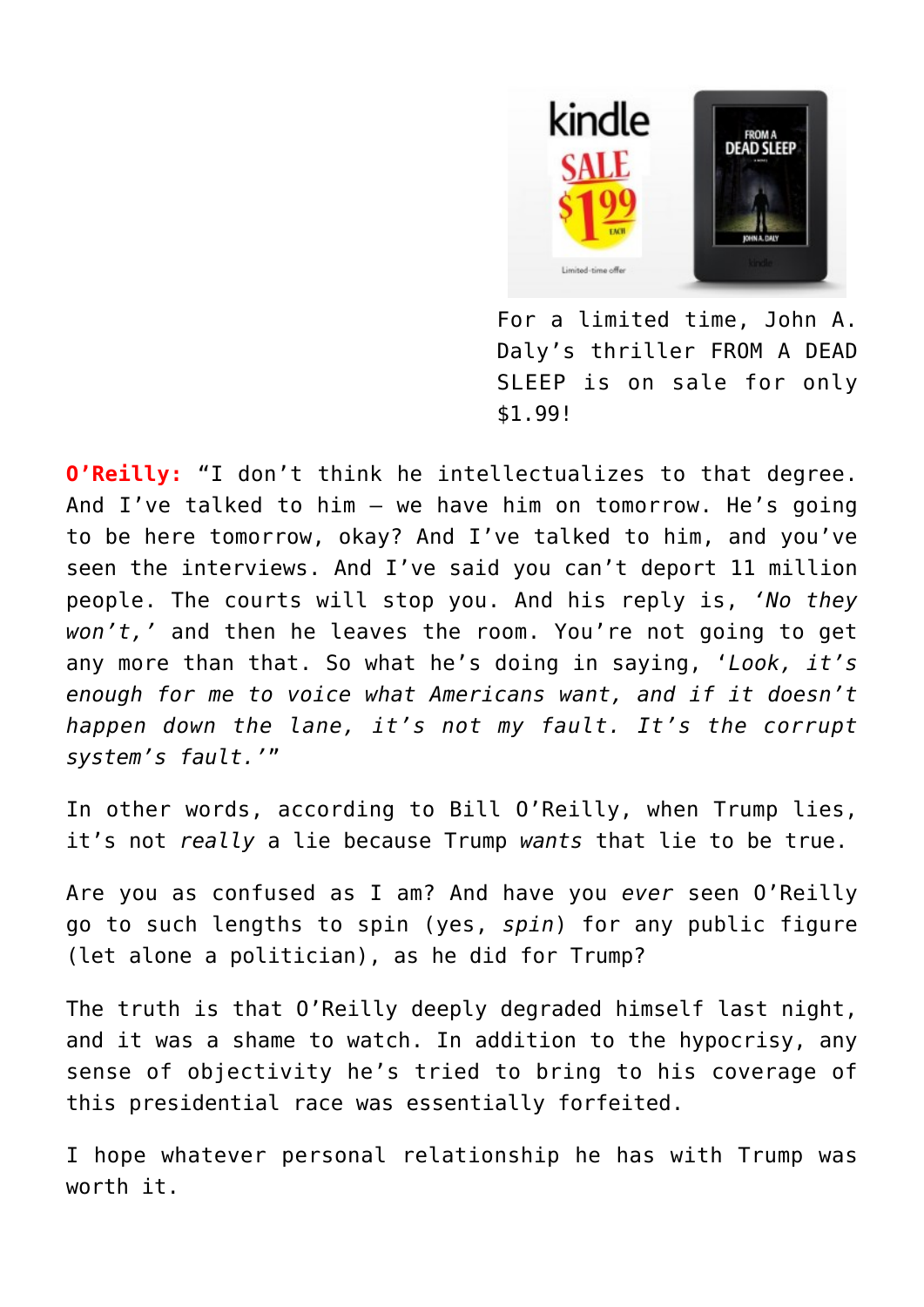## **[Gingrich Wins SC … Media Help](https://bernardgoldberg.com/gingrich-wins-sc-media-helps-big-time/) [Big Time](https://bernardgoldberg.com/gingrich-wins-sc-media-helps-big-time/)**

 $\overline{\mathbf{x}}$  You might figure Newt Gingrich was in a heap of trouble in South Carolina when his ex-wife Marianne told ABC News that he once said he wanted an open marriage.

After all, South Carolina is a conservative state with a lot of evangelical Christian voters, who don't go for that kind of thing.

And he might have been in trouble, except CNN's John King came to the rescue.

King, you'll recall, moderated the GOP presidential debate two days before the primary and right out of the box brought up Gingrich's messy former marital life.

The conservative in-house audience booed — and then Gingrich took over.

"I think the destructive, vicious, negative nature of much of the news media makes it harder to govern this country," Gingrich fired back., "harder to attract decent people to run for public office. And I am appalled that you would begin a presidential debate on a topic like that."

Cue the wild, enthusiastic applause coming from the audience that rose to its feet. Politico said, "It was, simply put, Gingrich's best single moment in any 2012 debate, and he's had many good ones."

Two days later, Gingrich won the South Carolina primary — and it wasn't close.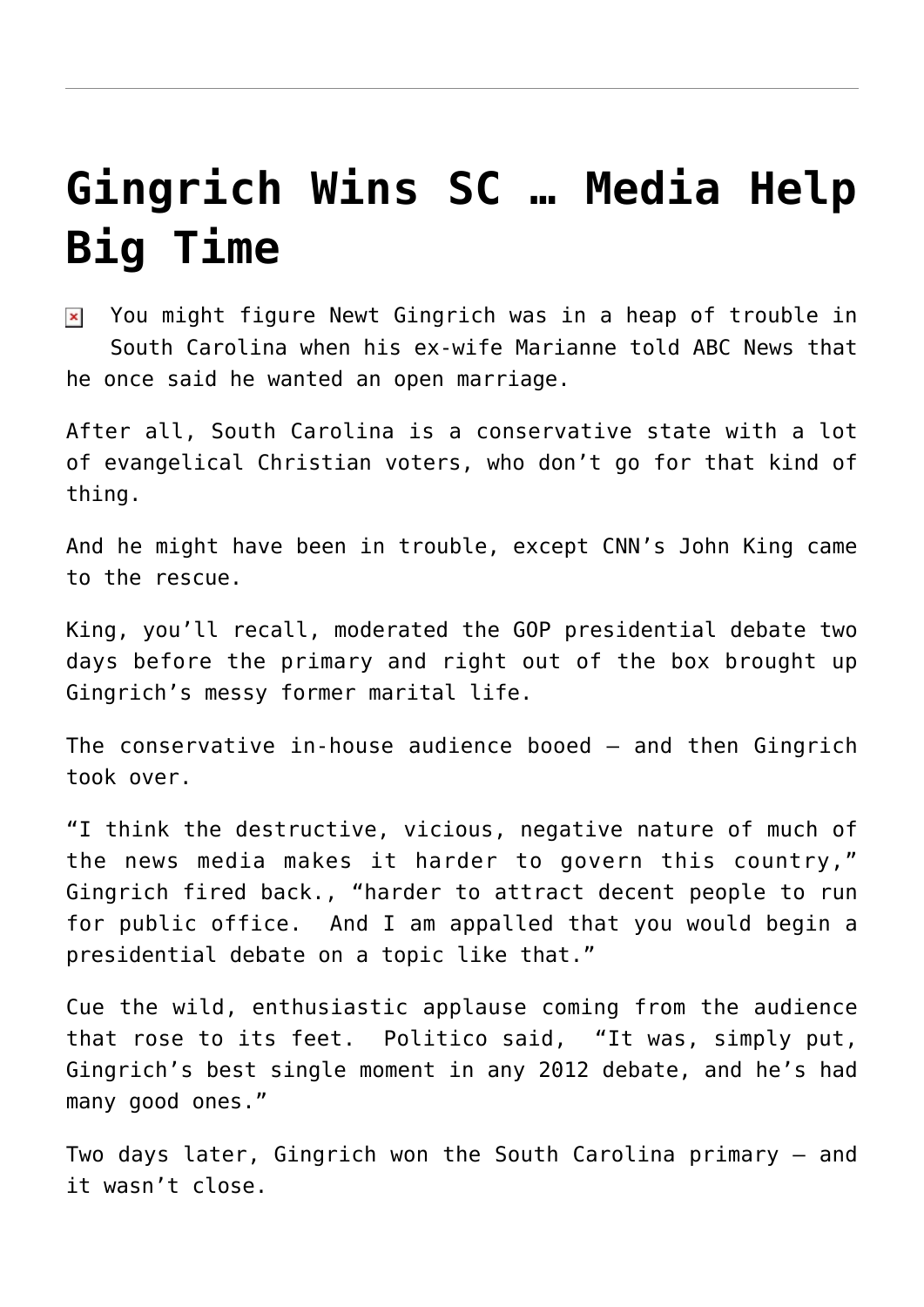Whatever else these results tell us, one thing is clear: social conservative Christians may find open marriage repugnant, but not as repugnant as they find the so-called mainstream news media.

The news media should take notice, but if history is any indication, they won't. They'll write the CNN debate episode off as just one more example of those nutty right-wingers bashing the liberal media – which they deny are liberal. They continue to fiddle while their institution burns.

According to a CBS News poll, 53 percent of South Carolina voters made up their minds in the last few days before the election. Several things happened in those last few days, and I think Rick Perry's decision to leave the race and throw his support to Gingrich was the least of them. More important was the Nightline interview with the former Mrs. Gingrich, which stunk to high heaven, and Gingrich's put-down of John King.

Marianne Gingrich didn't come off as a victim so much as a vengeful woman telling stories on TV about something she says happened (and he denies) more than 10 years earlier. What kind of woman, I'm guessing a lot of voters wondered, reveals conversations that took place inside a marriage – not to her sister or her best friend, but to millions of total strangers watching TV.

And the debate: Gingrich showed passion, something conservatives desperately want in their candidate and something Mitt Romney seems genetically incapable of showing. Still, even though conservatives never felt at ease with Romney, he nonetheless had been the odds-on favorite to win South Carolina, mainly because voters thought he had the best chance to defeat Barack Obama. That was before the Nightline interview and the CNN debate.

A few days ago it came out that Romney lost Iowa after he had apparently won it. So as things stand now, there have been